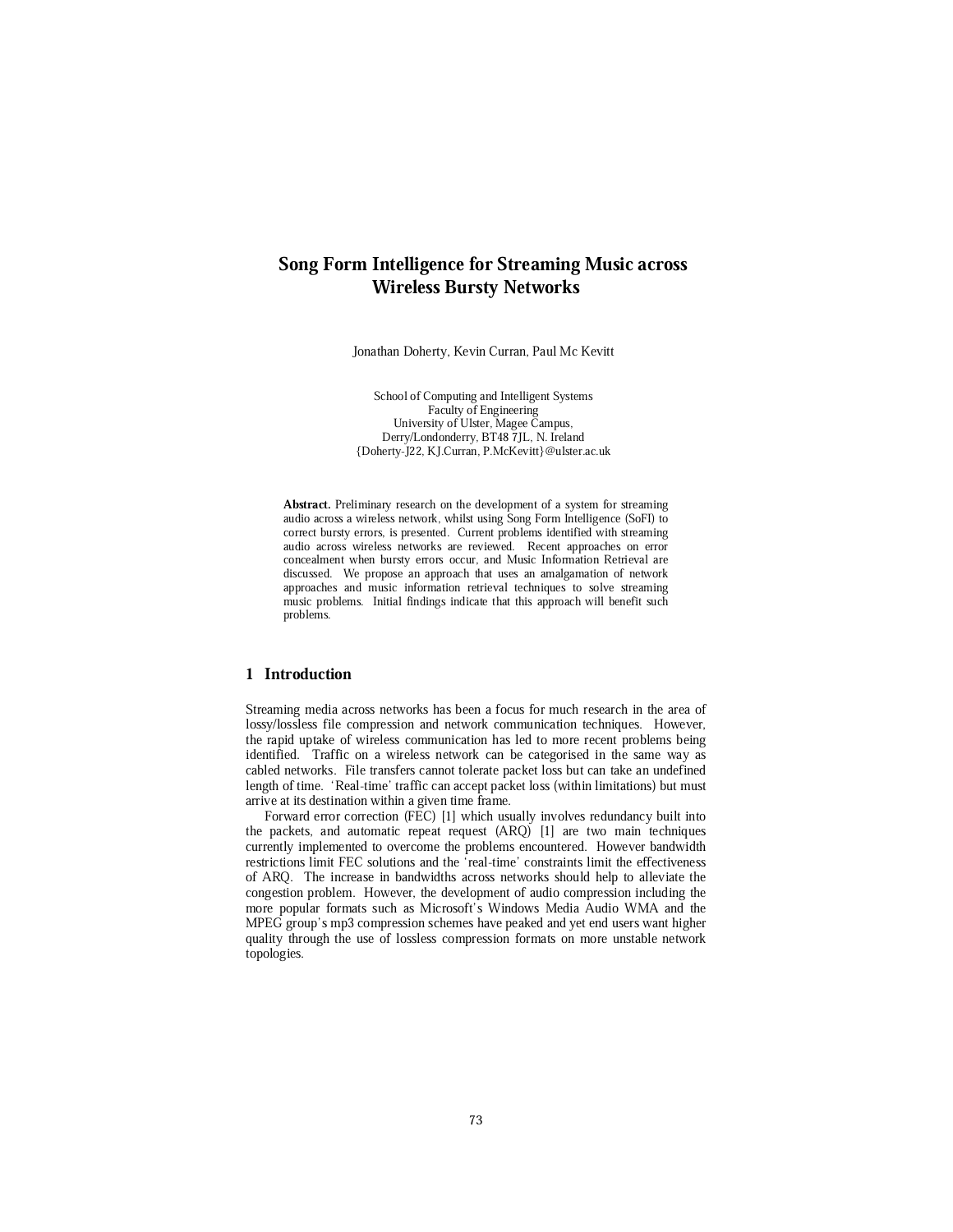When receiving streaming media over a low bandwidth wireless connection, users can experience not only packet losses but also extended service interruptions. These dropouts can last for as long as 15 seconds. During this time no packets are received and, if not addressed, these dropped packets cause unacceptable interruptions in the audio stream. A long dropout of this kind may be overcome by ensuring that the buffer at the client is large enough. However, when using fixed bit rate technologies such as Windows Media Player or Real Audio a simple packet resend request is the only method of audio stream repair implemented.

### 1.1 Objectives of Song Form Intelligence (SoFI)

The principle behind the research presented here is to develop a streaming audio system called *SoFI* that uses pattern matching techniques. The core objectives of SoFI are:

- To match the current section of a song being received with previous sections.
- To identify incomplete sections and determine replacements based on previously received portions of the song.
- To use cognitive techniques to perform error concealment of the packet loss based on similarity analysis.

Satisfying these objectives requires investigation into areas including current approaches to packet loss, audio similarity analysis to satisfy the pattern matching constraint. Next, in section 2 we look at research related to network approaches to error concealment and research in the field of Music Information Retrieval that uses pattern matching techniques. In section 3 we present an overview of the architecture of SoFI. Finally, in section 4 our conclusions and future work are explained.

# 2 Related Work

Packet delay from network congestion has been partially alleviated using routing protocols and application protocols such as real-time transport protocol (RTP) that have been developed to assign a higher priority to time dependant data. However, it is also the case that some servers *automatically dump* packets that are time sensitive, so streaming applications have had to resort to 'masking' the packets by using HTTP port 80 so packets appear as normal web traffic.

The latest addition to network protocols specifically addressing 'real-time' communication include Voice over Internet Protocol (VoIP), a technology that allows telephone calls using a broadband Internet connection across a packet switched network instead of a regular (or analog) phone line.

#### 2.1 Network Approaches to Error Concealment

Solutions to the inherited problems within streaming audio have included research into a number of varying techniques. The probability of packet loss across bursty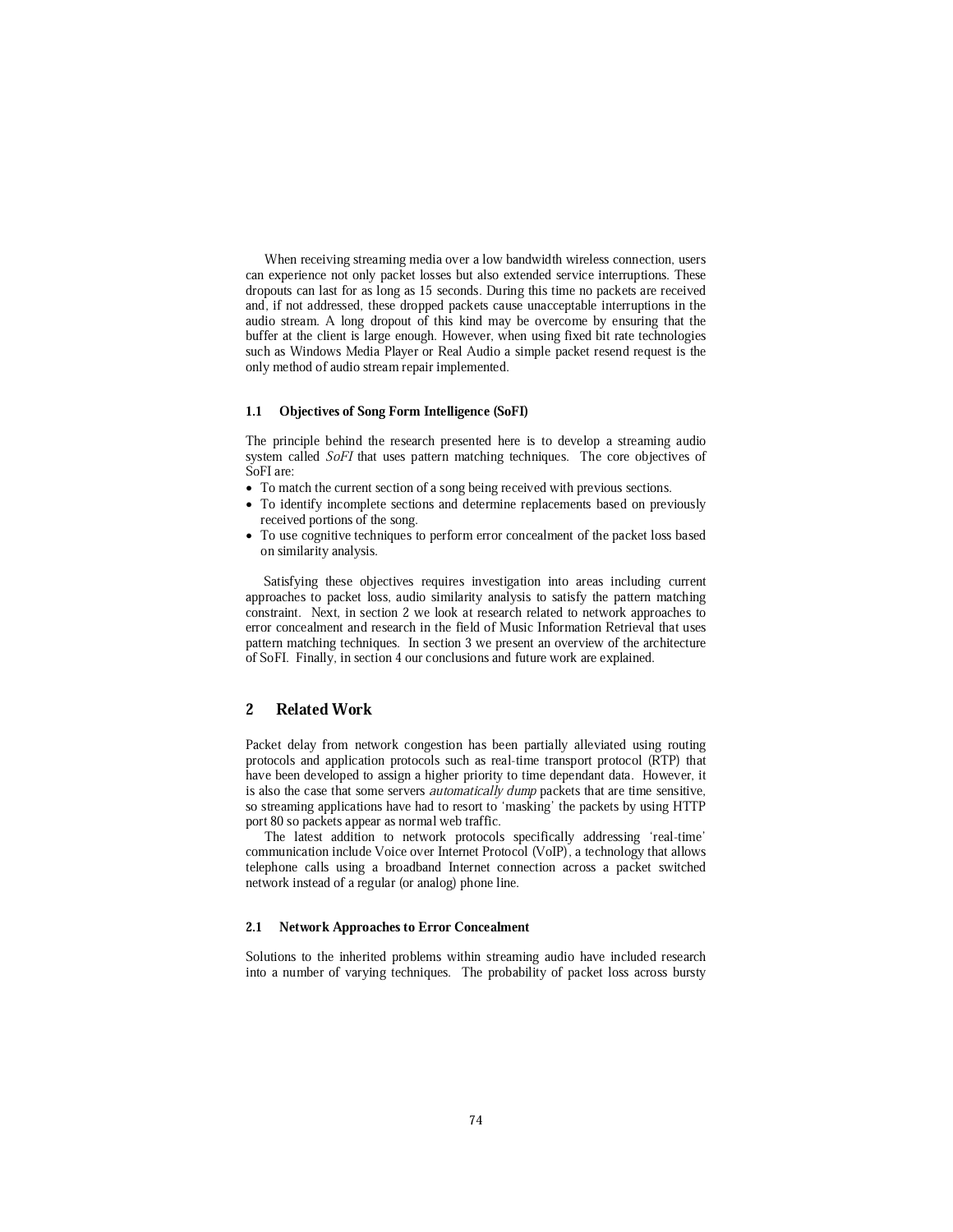networks has been modelled where time delay is used to control the flow of packets and measure the difference between the current time and the time the packet arrives [2]. This technique can be used to predict network behaviour and adjust audio compression based on current network behaviour. Higher compression results in poorer quality audio but reduces network congestion through smaller packets. A variation of this theme has been used to create new protocols that allow scalable media streaming [3].

Randomising packet order to alleviate the large gaps associated with bursty losses was implemented, where the problem was reduced by re-ordering the packets before they are sent and reassembling the correct order at the receiver [4]. This reduced the bursty loss effect since packets lost were from different time segments. Although nothing is done to replace the missing packets, overall audio quality had improved through smaller gaps in the audio – albeit more frequent.

A number of techniques that use some form of redundancy where repetition is used to replace lost audio segments have been developed. Sending packets containing the same audio segments but with a lower bit-rate alongside the high bit-rate encoding increases the likelihood of packet arrival but at the loss of audio quality, as well as increasing the overall network bandwidth usage [1]. Another approach to using redundancy in the form of unequal error protection (UEP) was developed, where improvement is achieved with an acceptable amount of redundancy using advanced audio encoding (AAC) [5]. Segmentation of the audio into different classes such as drumbeats and onset segments allows priority to be applied to more important audio segments with ARQ applied to high priority segments and reconstruction techniques for the replacement of low priority segments based on the AAC received in previous segments.

One of the most recent methods of interpolation of low bit-rate coded voice is used where observation of high correlation of linear predictors within adjacent frames allowed descriptions to be inserted using linear spectral pairs (LSP), and then reconstruct lost LSPs using linear interpolation [6].

#### 2.2 Music Information Retrieval

One of the core aspects of this research is to use pattern matching to identify similar segments within an audio file. Research into the field of music information retrieval (MIR) has gathered momentum over the past decade. With the increase of audio file sharing across heterogeneous networks, a need has arisen for more accurate search/retrieval of files. Research into the analysis of audio has led to the development of systems that can browse audio files in much the same way as search engines can browse web pages retrieving relevant data based on specific qualities [7], [8], [9].

Recent work in pattern matching within polyphonic music has shown that similarity within different sections of a piece of music can aid in both pattern matching for searching large datasets and pattern matching within a single audio file [14], [15], [17]. Results from analysis of an audio stream are stored in a similarity matrix used in [14] which can be seen in Fig 1. Using short time Fourier transform (a variation of discrete Fourier transform which allows for the influence of time as a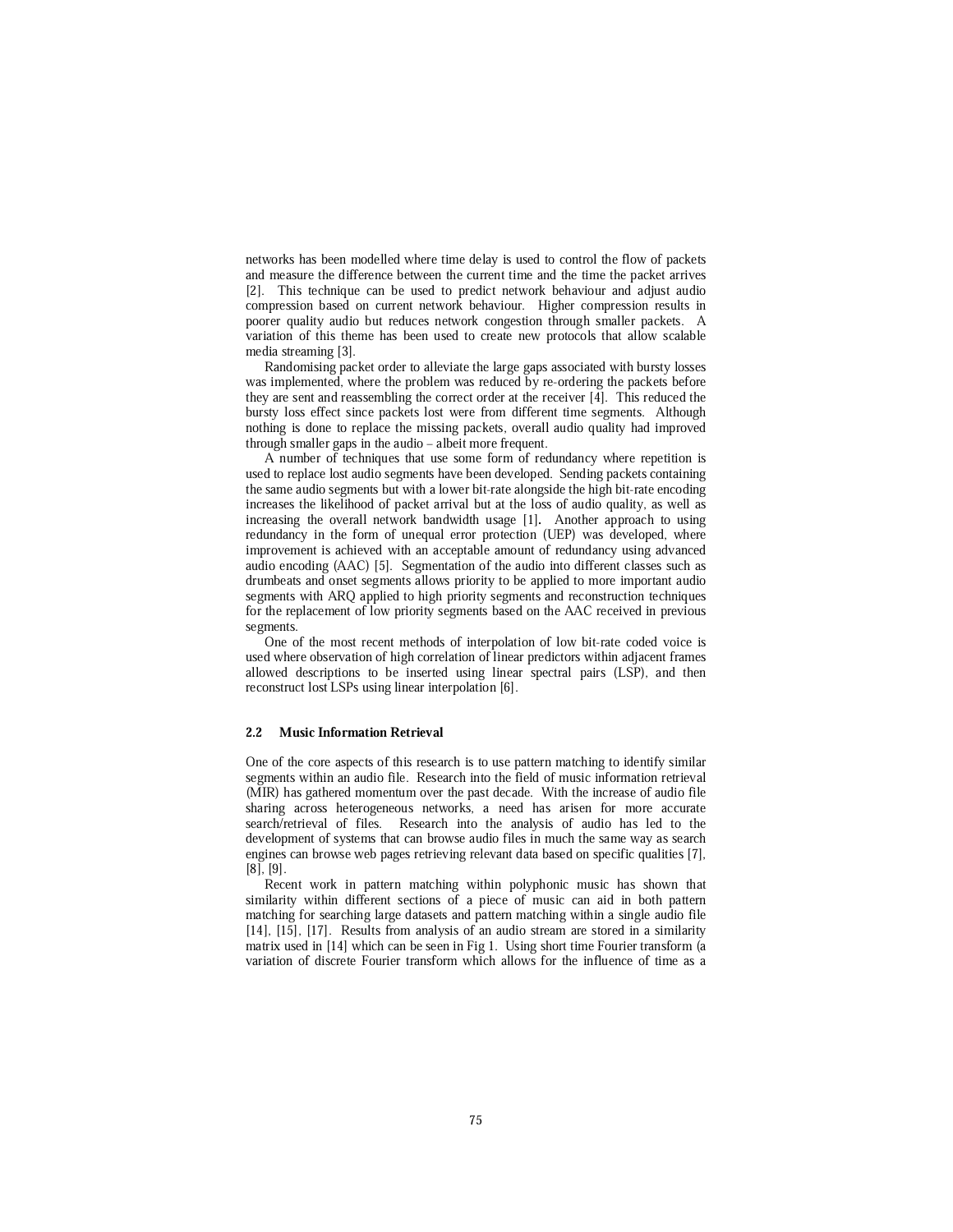factor) to determine the spectral properties of the segmented audio. A chroma based spectrum analysis technique was used to identify the chorus or refrain of a song by identifying repeated sections of the audio waveform with the results also being stored in a similarity matrix [16].



Fig. 1. Embedding an audio stream into a two dimensional similarity matrix [14]

#### 2.3 Audio Complexity

Two inherent problems associated with MIR are the complexity of audio and the complexity of the query [10]. Music is a combination of pitch, tempo, timbre, and rhythm, making analysis more difficult than text. Structuring a query for music is made difficult owing to the varying representations and interpretations including natural transitions in music. Monophonic style queries usually perform better where simple note matching can be used whereas polyphonic audio files and queries simply compound the problem. Adding to the complexity of music structure and query structure is the method of analysis of audio.

The format of an audio file limits its type of use, different file formats exist to allow for better reproduction, compression and analysis. Hence it is also true that different digital audio formats lend to different methods of analysis. Musical Instrument Digital Interface (MIDI) files were created to distribute music playable on synthesisers of both the hardware and software variety among artists and equipment and because of its notational style allows analysis of pitch, duration and intensity [11]. An excellent tool for analysis of MIDI files is the MIDI Toolbox [12] which is based on symbolic musical data but signal processing methods are applied to cover such aspects of musical behaviour as geometric representations and short-term memory. Besides simple manipulation and filtering functions, the toolbox contains cognitively inspired analytic techniques that are suitable for context dependent musical analysis, a prerequisite for many music information retrieval applications.

However, reproduction of a MIDI file can vary greatly on different machines simply from differences between the composers and listeners equipment and it is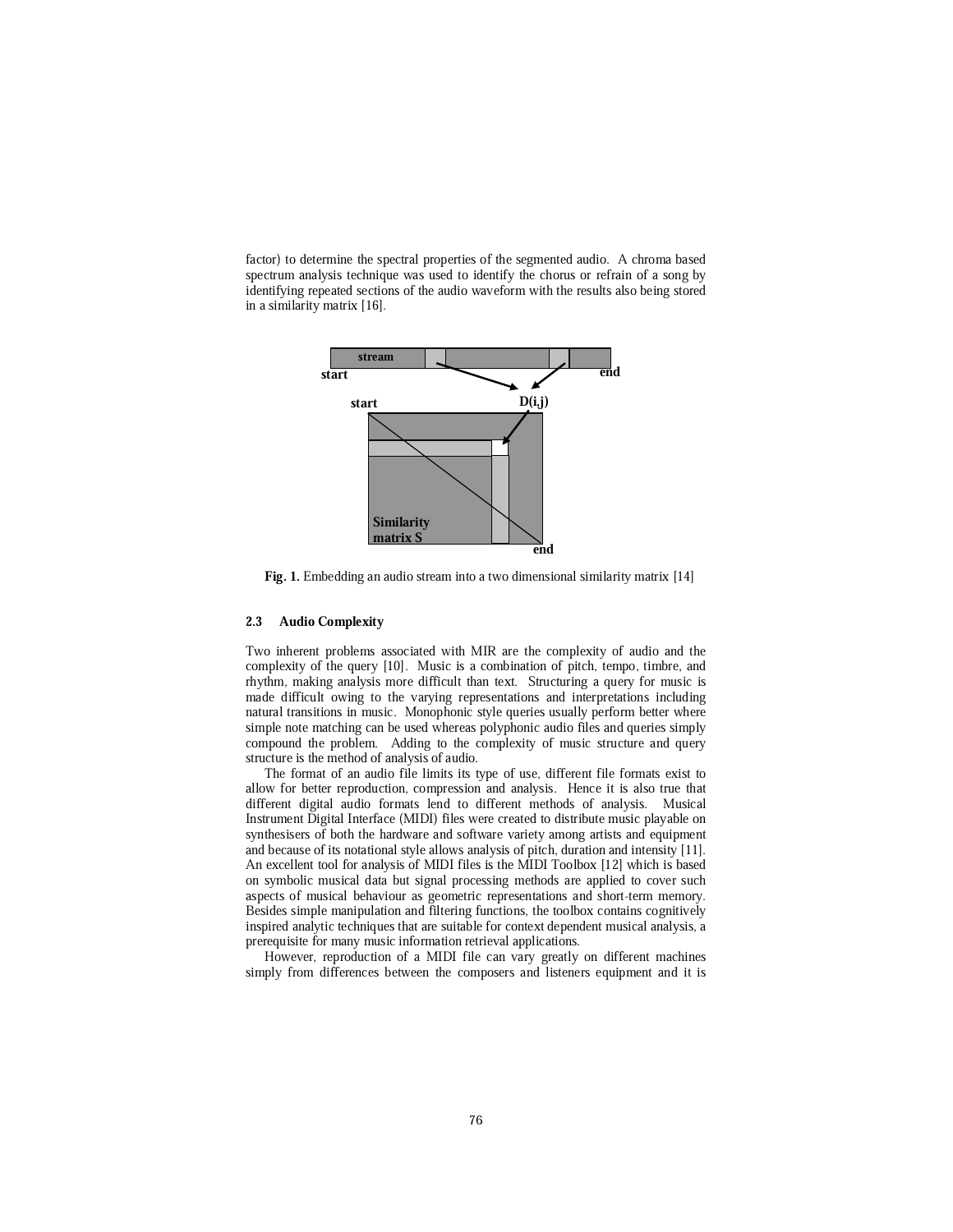because of this it is not used for general audio playback. Pulse code modulation (PCM) is a common method of storing and transmitting uncompressed digital audio. Since it is a generic format, it can be read by most audio applications similar to the way a plain text file can be read by word-processing applications. PCM is used by Audio CDs and digital audio tapes (DATs). Support for WAV files was built into Windows 95 making it the de facto standard for sound on PCs. This format for storing sound in files in PCs was developed jointly by Microsoft and IBM.

One of the most common formats for audio compression is mp3, defined by the Moving Picture Experts Group (MPEG). The mp3 format uses perceptual audio coding and psychoacoustic compression to remove all the audio the ear cannot hear. It also adds a modified discrete cosine transform (MDCT) that implements a filter bank, increasing the frequency resolution 18 times higher than that of layer 2. The result in real terms is mp3 coding shrinks the original audio signal from a CD (PCM format) by a factor of 12 without sacrificing sound quality, i.e. from a bit rate of 1411.2 kbps of stereo music to 112-128 kbps. Because MP3 files are small, they can easily be transferred across the Internet. MPEG 7 [13] is a standardised description of various types of multimedia information. Where MPEG 4 defines the layout and structure of a file and codecs, MPEG 7 is a more abstract model that uses a language to define description schemes and descriptors – the Description Definition Language (DDL). Using a hierarchy of classification allows different granularity in the descriptions. All the descriptions encoded using MPEG 7 provide efficient searching and filtering of files.

## 3 Song Form Intelligence

Methods for error correction when packet loss occurs as discussed in Section 2.1 mainly try to minimise/prevent errors in the audio stream by masking missing or late packets with extra audio encoding or some method of interpolation to `smooth' over the missing packets. Now we propose the use of pattern matching techniques within streaming audio to replace the lost segments.

The song header depicted in Fig. 2 describes a piece of music following a typical western tonal format (WTF), with a song form of intro  $(I)$ , verse  $(V)$ , chorus  $(C)$ , verse  $(V)$ , and chorus  $(C)$ . It states that there is an introduction section of 10 seconds duration followed by a verse of 28 seconds, then a chorus of 32 seconds, then a verse of 28 seconds and finally repeats the chorus of 32 seconds.

|--|--|--|--|--|--|--|--|--|--|

#### Fig. 2. Song form structure

This research proposes a novel syntax audio error concealment buffering technology, made possible by the song form structure with the possibility of developing this in the field of music semantics for replacing unidentified portions of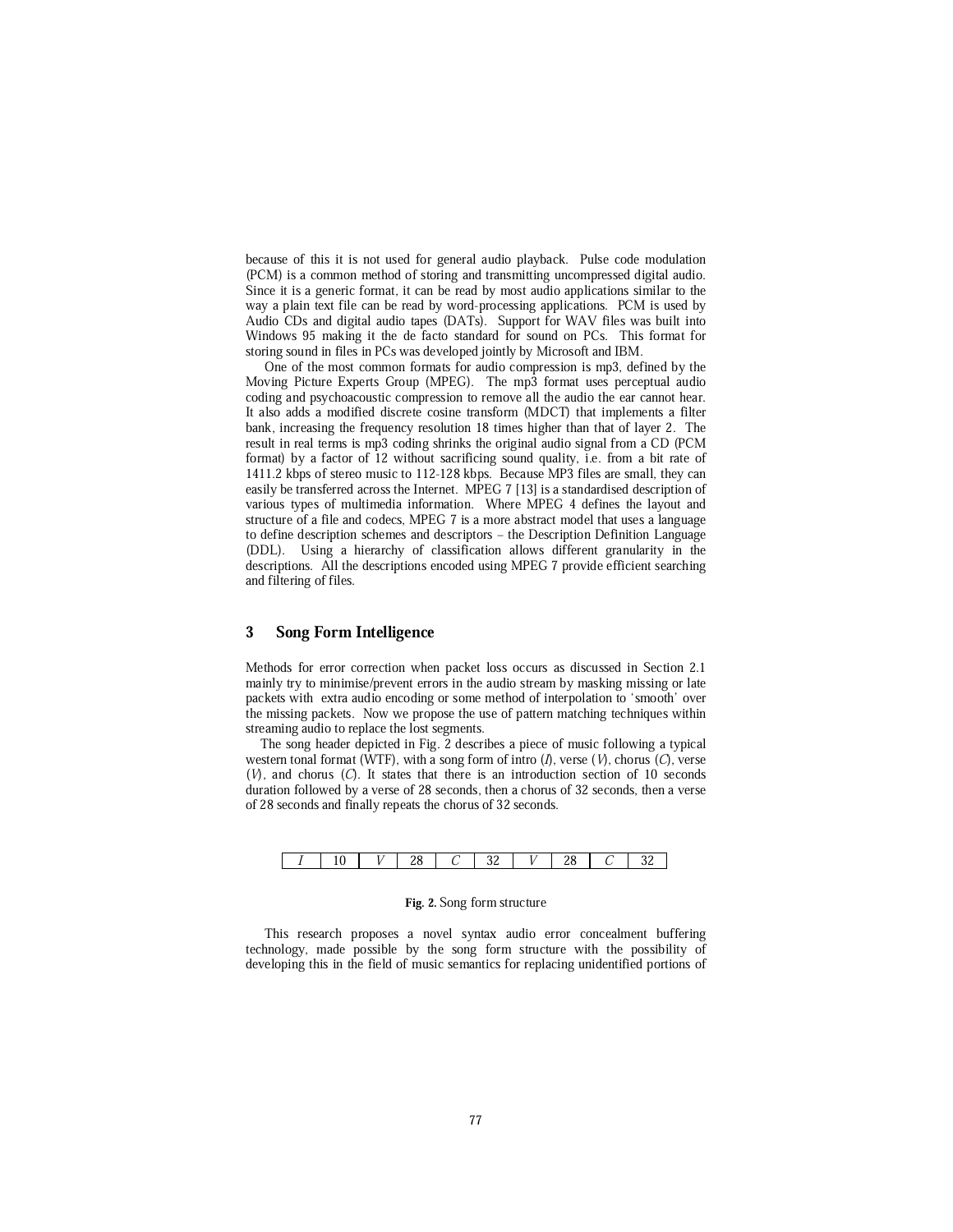the song structure. Modelling of music has given rise to a number of different research angles such as modelling the human mind's conscious perception of rhythm and its syntax and semantics [17], [18], [19].

One of the problems associated with streaming audio is the time factor. The time between when a packet is received, placed into the buffer in the correct order and then used for playback can be anything between 10 seconds to as little as microseconds, depending on delays from bandwidth and congestion. It is at this point that ARQ techniques fail as there is simply no time left for a new packet to arrive. However if the segment already exists in previous sections already received replacements can be used.

Analysis of an audio file using the MPEG 7 description scheme will allow frames to be tagged with the data stored in the header file of each packet prior to broadcasting. These descriptors will be based on the similarity between different sections of the song. As can be seen in Fig. 2 an almost exact match can be obtained where the chorus is repeated. Identification of lost segments in the second chorus can simply be replaced with segments already received in the first chorus. By identifying the beginning of the missing segment, and then the end of the missing segment, a replacement can be found by matching the preceding and following segments with the same-length section in the previous chorus. To ensure smooth replacement for exact matches, the audio packets will need to be of the same duration, have the same start time, and the same end time for each segment. This should ensure error concealment occurrences within chorus sections will be inaudible to the listener. The overall SoFI system architecture can be seen in Fig. 3 showing analysis of the audio performed on the server with the packet replacement process being performed on the client.



Fig. 3. System architecture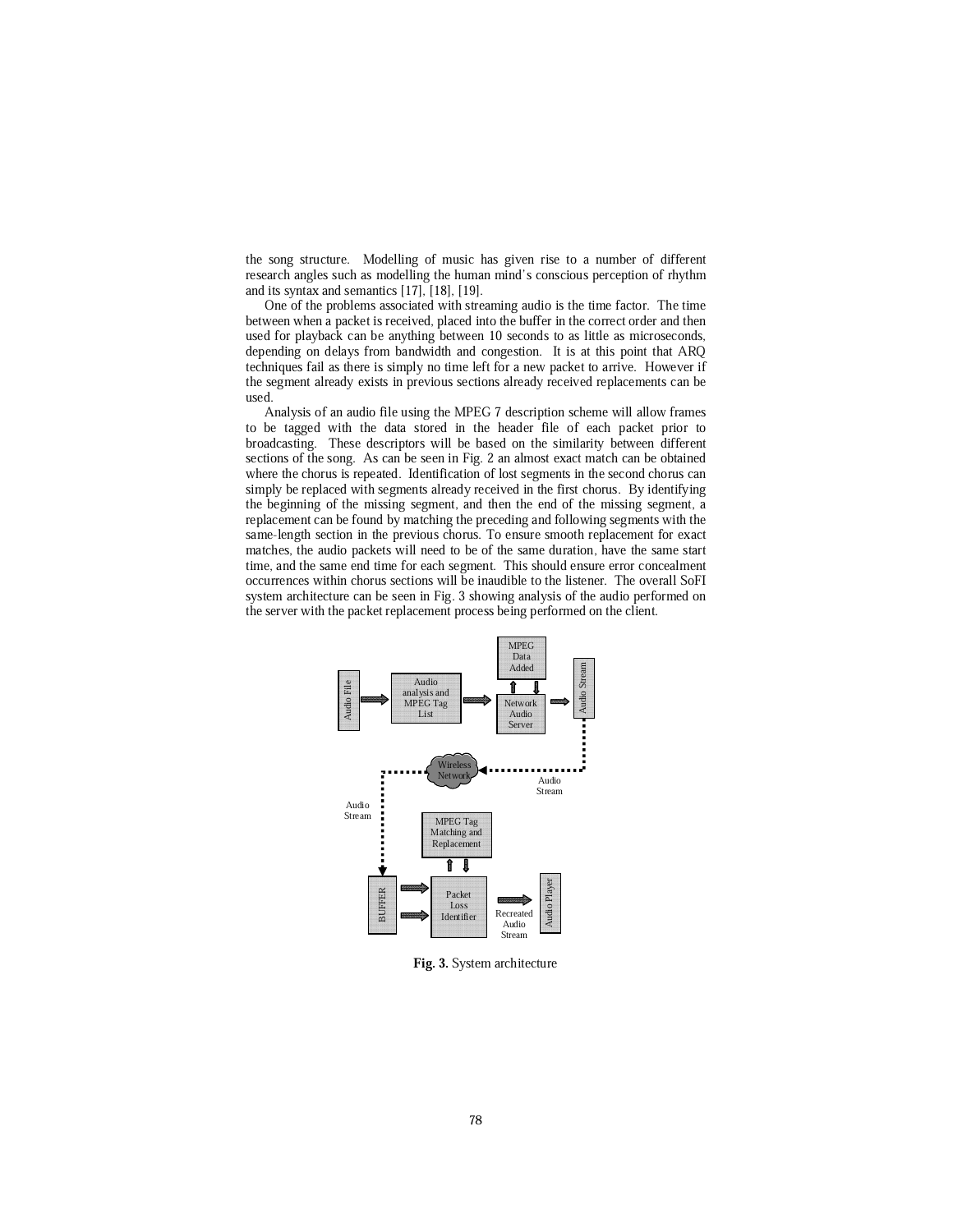Not all songs have exactly repeating choruses, the underlying music and keys may be the same, but subtle differences in its pitch or even lyrics can have dramatic effects on matching segments. What appears to be the same to the human ear is very different when analysed by wavelength. With the use of `best effort' matching, bursty losses can still be corrected with minimal perception to the listener.

Sections of the audio that contain lyrics that are different from any other section can still be repaired when bursty losses do occur. Pauses between words, phrases and sentences where only the music can be heard allow for repair in that repetition is inherent in WTF songs. Background instruments can follow the same repeated pattern throughout the entirety of the song. The following guitar chords are an extract of the chorus from R.E.M.s' "Everybody Hurts": E minor / E minor / A / A / E minor / E minor / A / A / E minor / E minor / A / A. Similarly the intro and verses contain a similar pattern:  $D/G/D/G/D/G/D$ . Pattern matching will require identification and grouping of these sections prior to streaming.

For 'best effort' matching of sections of the song with lyrics or unique sections of audio will be done using probability based on the already attached tags defining each of the sections and as near a possible match from previously received sections will be used to fill the missing segments. This will however reduce the overall quality of the audio signal, but based on the assumption that the typical length of bursty losses is no more than 1-2 seconds, it is acceptable for some degradation to occur. Studies of acceptable levels of audio quality have shown that listeners prefer to have some form of replacement rather than silence, by maintaining a rhythmic pattern using a percussive sound synthesiser to replace missing segments allows some continuity for the listener when dropouts do occur [20].

The minor increase in bandwidth from the inclusion of the MPEG 7 tags in the header sections of the packets can be justified based on the complexity of the analysis required. Calculations for real-time pattern matching will require a vast increase in processing demands on the system; to perform these at the same time as performing packet loss identification and matching lost sections, within the timescale of the buffer is not feasible.

## 4 Conclusion

In many ways the ideas presented in this paper are related to the field of FEC. However our point of departure and underlying methodology are different. Preliminary research indicates that by using similarity analysis and MPEG 7 we can identify and tag similar sections within an audio file and include the data in the audio stream when broadcast from the server. Pattern matching on the client side when receiving the audio allows error concealment through interpolation thereby placing the onus of error concealment on the client. Future research will address implementation and evaluation issues including packet replacement accuracy based on a comparative analysis of the initial song and the actual file received using both computer and human audible perception.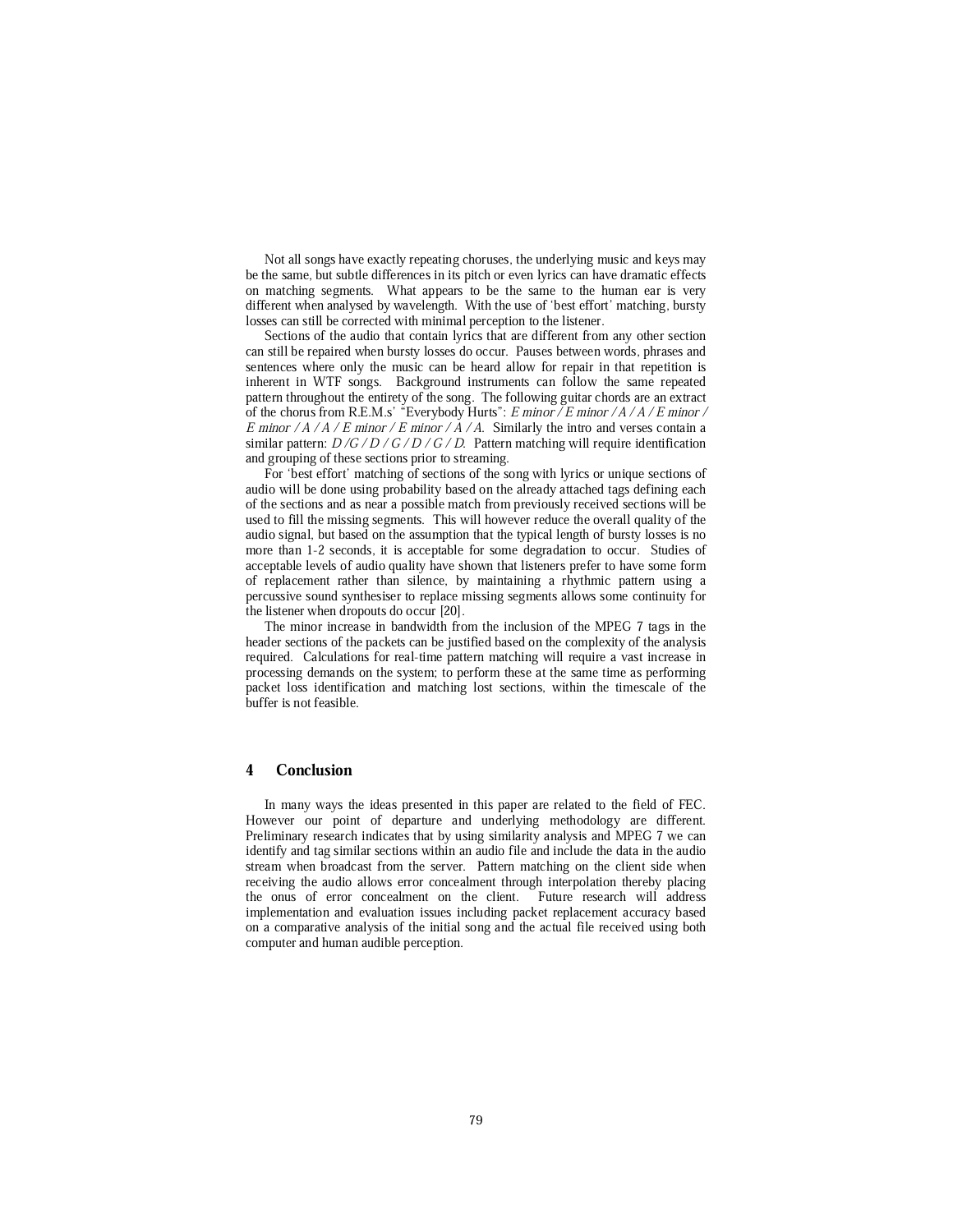#### References

- 1. Perkins, C., Hodson, O., Hardman, V.: A Survey of Packet-loss Recovery Techniques for Streaming Audio. In IEEE Network Magazine, Vol. 12, Issue 5 (1998) 40-48
- 2. Lee, K.K., Chanson, S.T.: Packet Loss Probability for Bursty Wireless Real-time Traffic Through Delay Model. In IEEE Transactions on Vehicular Technology, Vol. 53, Issue 3  $(2004)$  929  $-$  938
- 3. Mahanti, A., Eager, D.L., Vernon, M.K., Sundaram-Stukel, D.J.: Scalable On-demand Media Sreaming with Packet Loss Recovery. In IEEE/ACM Transactions on Networking, Vol. 11, Issue 2 (2003) 195 - 209
- 4. Varadarajan, S., Ngo, H.Q., Srivastava, J.: Error Spreading: a Perception-driven Approach to Handling Error in Continuous Media Streaming. In IEEE/ACM Transactions on Networking, Vol. 10, Issue 1 (2002) 139 - 152
- 5. Wang, Y., Ahmaniemi, A., Isherwood, D., Huang, W.: Content-based UEP: A New Scheme for Packet Loss Recovery in Music Streaming. In Proc. of Eleventh ACM International Conference on Multimedia, Berkeley, CA, USA. (2003) 412 - 421
- Wah, B., Lin, D.: LSP-based Multiple-description Coding for Real-time Low bit-rate Voice Over IP. In IEEE Transactions on Multimedia, Vol. 7, Issue 1 (2005) 167 - 178
- 7. Leman, M., Clarisse, L., De Baets, B., De Meyer, H., Lesaffre, M., Martens, G., Martens, J., and Van Steelant, D.: Tendencies, Perspectives, and Opportunities of Musical Audiomining In Proc. of 3rd EAA European Congress on Acoustics, Seville, Spain (2002)
- 8. Gomez, E., Klapuri, A., Meudic, B.: Melody Description and Extraction in the Context of Music Content Processing. In Journal of New Music Research, Vol. 32, Issue 1 (2003)
- 9. Chai, W., Vercoe, B.: Structural Analysis of Musical Signals for Indexing and Thumbnailing. In Proc. of ACM/IEEE Joint Conference on Digital Libraries (2003) 27 -34
- 10. Downie, J.S.: The Scientific Evaluation of Music Information Retrieval Systems: Foundations and Future. In Computer Music journal, Vol. 28, Issue 2 (2004)  $12 - 23$
- 11. Doraisamy, S., Rueger, S.: A Polyphonic Music Retrieval System Using N-Grams. Presented at the 5th International Conference on Music Information Retrieval, ISMIR 2004, Barcelona, Spain (2004) 204 - 209
- 12. Eerola, T., Toiviainen, P.: MIDI Toolbox: MATLAB Tools for Music Research. University of Jyväskylä, Kopijyvä, Jyväskylä, Finland. Available at http://www.jyu.fi/musica/ miditoolbox (2004)
- 13. Martinez, J.M., Overview of MPEG-7 Description Tools. IEEE Multimedia, Vol. 9, Issue  $3(2002)$   $83 - 93$
- 14. Foote, J., Cooper, M.: Media Segmentation using Self-similarity Decomposition. In Proc. of SPIE Storage and Retrieval for Multimedia Databases, Vol. 5021 (2003) 167 - 175
- 15. Meredith, D., Wiggins, G.A., Lemström, K.: Pattern Induction and Matching in Polyphonic Music and other Multi-dimensional Data. In the 5th World Multi-Conference on Systemics, Cybernetics and Informatics (SCI'2001), Vol. X (2001) 61 - 66
- 16. Bartsch, M. A., Wakefield, G. H.: To Catch a Chorus: Using Chroma-based Representations for Audio Thumbnailing. In Proc. of IEEE Workshop on Applications of Signal Processing to Audio and Acoustics, New Paltz, NY (2001) 15 – 19
- 17. Dannenberg, R. B., Hu, N.: Pattern Discovery Techniques for Music Audio. In Proc. of ISMIR 2002 M. Fingerhut, Ed., Paris, IRCAM (2002)
- 18. Mc Kevitt, P., O'Nuallain, S., Mulvihill, C., (Eds.): Language, Vision and Music Selected Papers from the 8th International Workshop on the Cognitive Science of Natural Language Processing, Galway, Ireland. Amsterdam, The Netherlands: John Benjamins Publishing Company (2002)
- 19. Wiggins, G. A.: Music, Syntax, and the Meaning of `meaning'. In Proc. of First Symposium on Music and Computers  $(1998)$  18 - 23